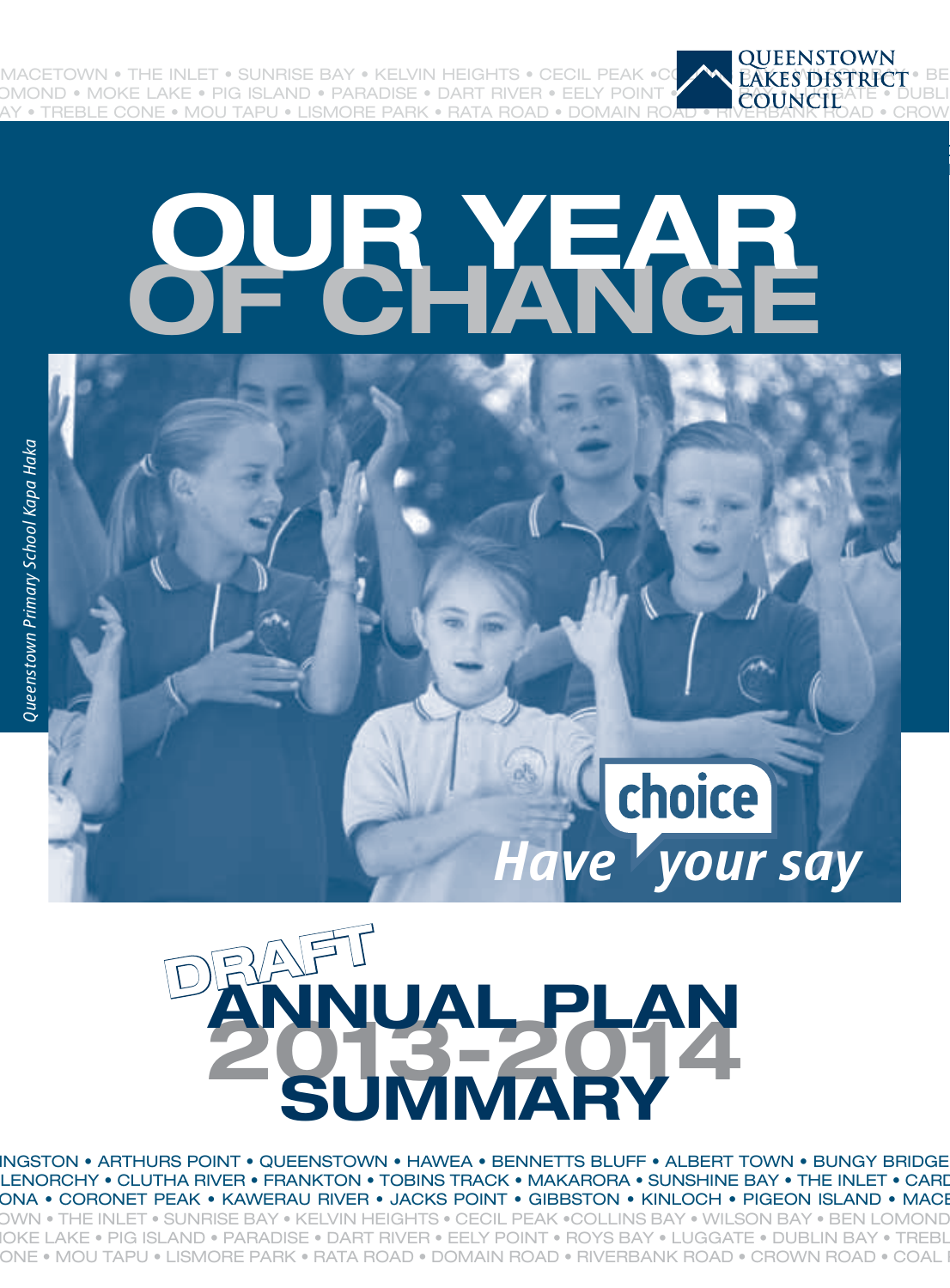NGSTON • ARTHURS POINT • QUEENSTOWN • HAWEA • BENNETTS BLUFF • ALBERT TOWN • BUNGY BRIDGE • ROMA • CORONET PEAK • KAWERAU RIVER • JACKS POINT • GIBBSTON • KINLOCH • PIGEON ISLAND • MACETO • MOKE LAKE • PIG ISLAND • PARADISE • DART RIVER • EELY POINT • ROYS BAY • LUGGATE • DUBLIN BAY • TREBLE CONE • MOU TAPU • LISMORE PARK • RATA ROAD • DOMAIN ROAD • RIVERBANK ROAD • CROWN ROAD •





Good things take time. That saying makes me impatient. But I am happy to say the draft Annual Plan for 2013/14 is a good thing. My fellow Councillors and I set some very clear objectives for this Council, beginning and ending with change.

What you see in this document is some serious momentum towards our vision of a Council that delivers better service for less cost and what better way to demonstrate that commitment than a zero rates increase. Great for the pocket but let me be clear, it has not come at a cost to

progress and a vision to make this the best Council in New Zealand serving a community in the greatest place to live. What you won't find here is any plan to ease off the accelerator any time soon.

Over the next year you will see a commitment to our local economy, as we work towards the potential development of a world class convention centre and an injection of support for events in our district. Over the next year we will see a streamlined, integrated Council emerge from a review process that will deliver efficiencies and you will see a Council that continues to be financially affordable across every activity. I encourage you to take a look at the other key issues in this draft plan and make a submission online www.qldc.govt.nz.

I look forward to hearing your views.

Vanessa van Uden Mayor

#### **2013-2014 <b>ANNUAL PLAN**<br>2013-2014 **COUNCIL ADD TIMELINE**

| Timeline 2013                    |                        |
|----------------------------------|------------------------|
| <b>COUNCIL ADOPTS DRAFT PLAN</b> | <b>12 APRIL</b>        |
| <b>SUBMISSIONS OPEN</b>          | <b>13 APRIL</b>        |
| <b>SUBMISSIONS CLOSE</b>         | 13 MAY                 |
| <b>SUBMISSIONS HEARD</b>         | <b>29 &amp; 30 MAY</b> |
| <b>PLAN ADOPTED</b>              | <b>25 JUNE</b>         |

ALBERT TOWN • BUNGY BRIDGE • GLENORCHY • CLUTHA RIVER • FRANKTON • TOBINS TRACK • MAKARORA NLOCH • PIGEON ISLAND • MACETOWN • THE INLET • SUNRISE BAY • KELVIN HEIGHTS • CECIL PEAK •COLLINS \Y • LUGGATE • KINGSTON • ARTHURS POINT • QUEENSTOWN • HAWEA • BENNETTS BLUFF • DUBLIN BAY • T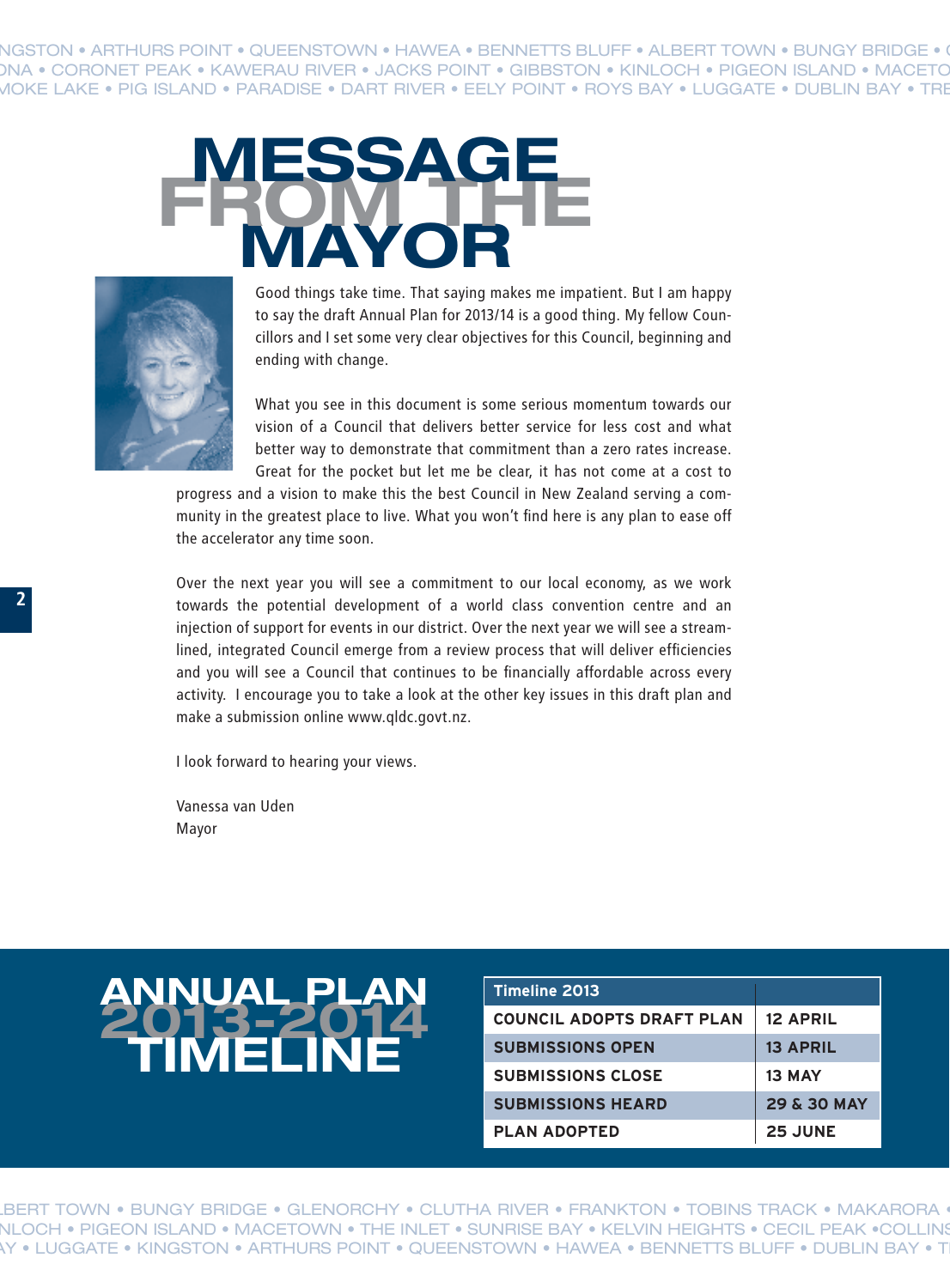GLENORCHY • CLUTHA RIVER • FRANKTON • TOBINS TRACK • MAK RONA • THE INLET • SUNRISE BAY • KELVIN FI UBINS I RACK • MAK<br>ERLE CONE • MACHTAELLING BAY • KELVIN HEIGHTS • CECIL PEAK •C FIGUR FOR PARADISE • MOU TAPU • LISMORE PARK • RATA ROAD • DOMAIN **R** Our Plan





Central Government signalled the need for change in local government with the Local Government Act reforms last year. It is an expectation which has been reinforced by the elected representatives of QLDC, and this Annual Plan outlines the ways in which we can adapt to the changing environment. Council operations need to be more streamlined and the first step in this direction is to bring three separate organisations (QLDC, Lakes Environment and Lakes Leisure) into one united Council. As a single entity we need to deliver better, more affordable and more accessible services. We must take a hard look at what, why and when we do things. We need to reduce rates and reduce debt. Cost efficiency will inspire greater innovation in our services rather than compromise them. This plan outlines some of the ways in which we will be doing things differently, as well as delivering new services and projects for the benefit of the District. Please read this summary and go online to tell us what you think.

Adam Feeley Chief Executive

## **INCREASE ZERO RATES**

The elected members set an expectation on Council to make savings across our operations, without compromising services. The draft Annual Plan delivers an average rates increase of 0% (after allowing for growth). The figure is an average. That means some ratepayers will get a zero rate increase, some slightly less and some slightly more. The range is -1.31% to +1.75%, depending on the value, location and services of your property.

# **2013-2014 BIG ISSUES FOR**

#### *Organisational Review*

We announced a comprehensive organisational review in December 2012 involving QLDC, Lakes Environmental and Lakes Leisure Limited staff. The review is focusing on delivering Council services that are better, faster and more affordable. The outcome of the review will not be known in time to reflect the implications in the draft Annual Plan. However, we intend to deliver an organisational structure that will better integrate the delivery of Council services, removing unnecessary costs and improving the quality of services.

Any budget changes accruing from the review process will need to be separately identified and incorporated at a later date. Implementation is scheduled to occur by June 2013. The cost of the review, up until implementation of any changes, is \$280k. This will be met in the current financial year through efficiencies and deferrals. The cost of implementing changes will be met from savings delivered in 2013/14.

 $\bullet$  sunshine bay  $\bullet$  the inlet  $\bullet$  cardrona  $\bullet$  coronet peak  $\bullet$  kawerau ri $\blacksquare$  Queenstown FIGURY • WILSON BAY • BEN LOMOND • MOKE LAKE • PIG ISLAND • PARADISE • AN L**AKES DISTRICT** REBLE CONE • MOU TAPU • LISMORE PARK • RATA ROAD • DOMAIN ROAD • RIVERSION ROAD • RIVERS ROAD • RIVERS ROAD • RIVERBANK ROAD • RIVERBANK ROAD • RIVERS ROAD • RIVERS ROAD • RIVERS ROAD • RIVERS ROAD • RIVERS ROAD • RIVERS R

**3**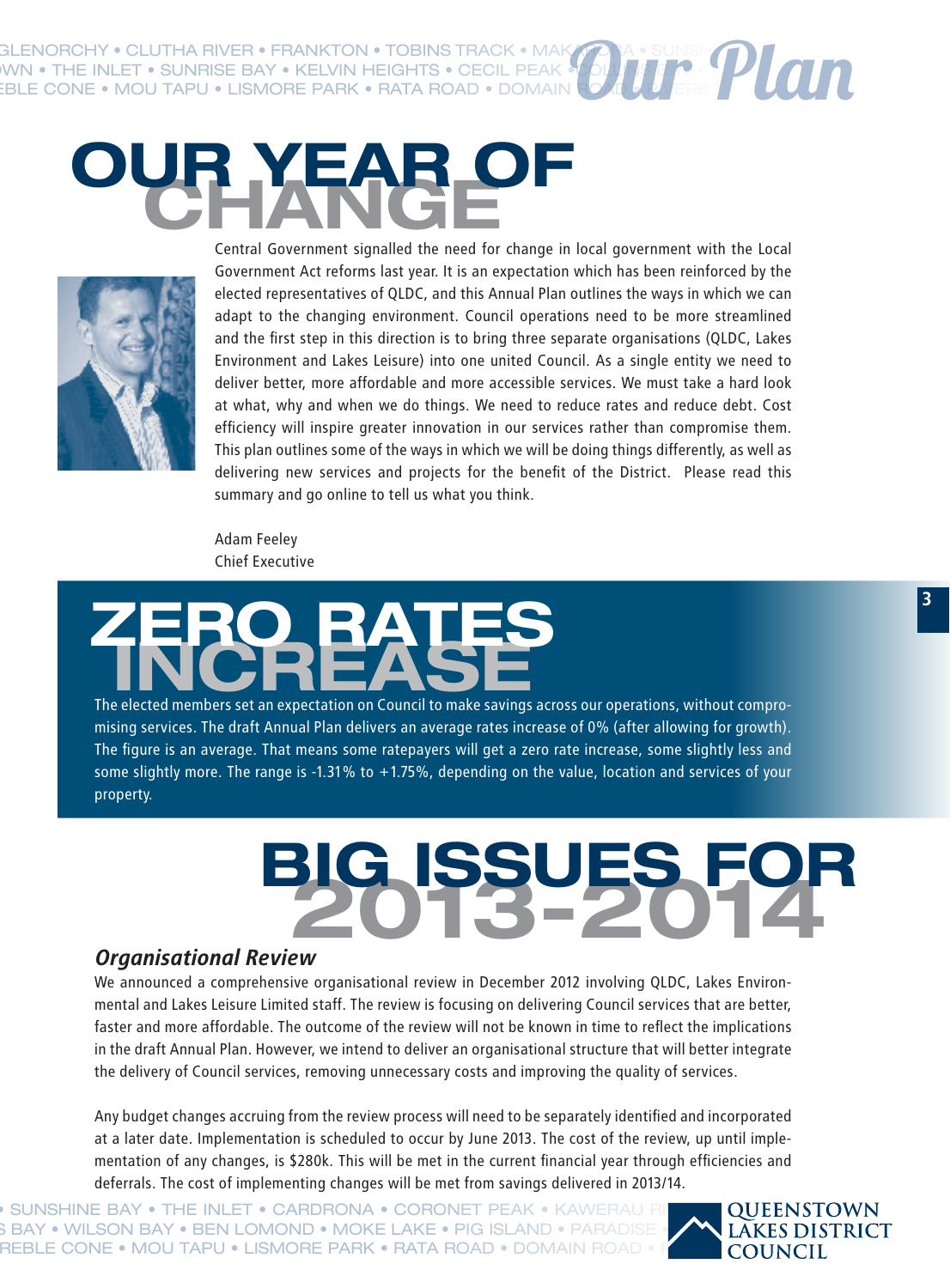#### NGSTON • ARTHURS POINT • QUEENSTOWN • HAWEA • BENNETTS BLUFF • ALBERT TOWN • BUNGY BRIDGE • 1 DNA • CORONET PEAK • KAWERAU RIVER • JACKS POINT • GIBBSTON • KINLOCH • PIGEON ISLAND • MACETO MOKE LAKE • PIG AND • PARADISCH POINT • PARADISCHE CONE • PARADISCHE • POISLIN BAY • TRE **2013-2014 BIG ISSUES FOR**

#### *Convention Centre*

We have selected a consortium led by investors Ngai Tahu Property Limited and Morrison & Co to build and operate an international quality convention centre in Queenstown. The proposal follows a public request for proposal process, driven by community feedback that a centre would drive major benefit for the local economy. The consortium team includes convention centre architects, Populous; project management firm, RCP; Queenstown-based construction company Naylor Love, and award winning New Zealand architects Fearon Hay, along with SKYCITY Entertainment Group as its preferred operator. The preferred site at this stage is the Council-owned Lakeview site. Any contribution from Council will be capped and fully disclosed with no surprises for ratepayers. It is not the intention that Council will be involved in either the ownership or operation of a Convention Centre.

As at draft Annual Plan time, we are continuing to negotiate the potential funding arrangements. On this basis the we will undertake a separate consultation process (this year) once the draft terms have been established.

Through this draft Annual Plan process Council wants to hear your views on the potential to facilitate development of a convention centre. Please have a say.

#### *Campgrounds*

The nature and scale of our role in the future operation of camp grounds is under review. A report into campgrounds found that financial performance was mixed. Overall the holiday parks and campgrounds lose money and visitor accommodation is effectively being subsidised by ratepayers.

In March, the Council reaffirmed the value of traditional Kiwi camping facilities to the District in terms of providing affordable visitor accommodation. However it also amended its Campground Strategy by emphasising that Council will not operate camping facilities which: (i) compete with equivalent or greater facilities being operated by the private sector; and (ii) require ratepayers to materially subsidise visitor accommodation in the District.

The goal is to reduce operational costs at the four main holiday parks (Queenstown, Wanaka, Arrowtown, and Glendhu Bay), and, if viable, recommend a commercial arrangement for private provision of camping facilities at these sites.

A detailed report on a preferred option for the future and scale of Council's involvement in campground management in the District will be completed before 30 June 2013. Please have a say on the extent, if any, to which we should remain in campground operations.

#### Keeping kiwi campgrounds

**4**

LUGGATE • KINGSTON • ARTHURS POINT • QUEENSTOWN II HAWEA • BENNETTS BLUFF • DUBLIN BAY • TREI LBERT TOWN • BUNGY BRIDGE • GLENORCHY • CLUTHA RIVER • FRANKTON • TOBINS TRACK • MAKARORA NLOCH • PIGEON ISLAND • MACETOWN • THE INLET • SUNRISE BAY • KELVIN HI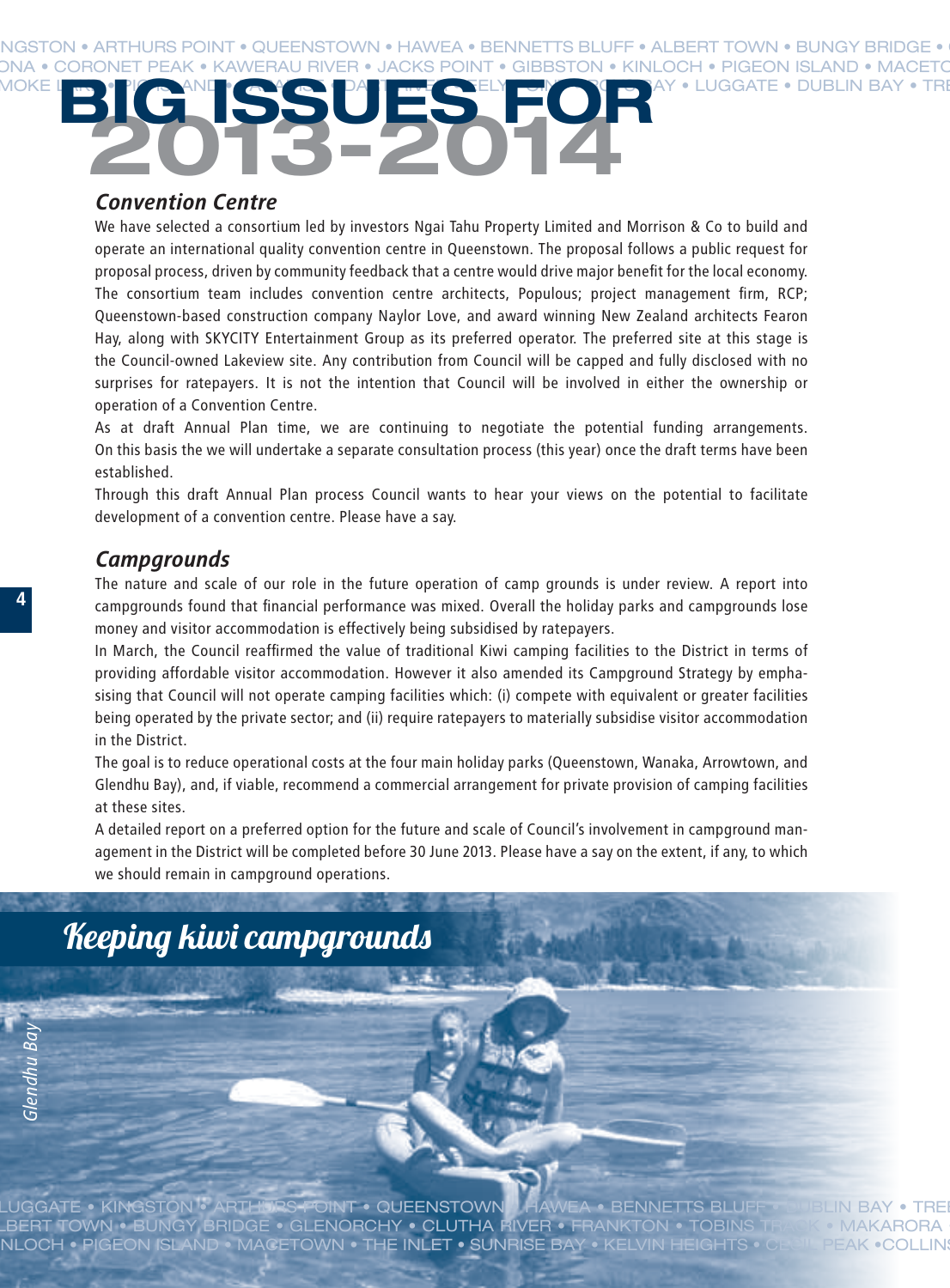KINGA BENOR POLUT BENGER • BENNET • BENNET • BUNGT BACK **IWN • THE INLET • SUNRISE BAY • KELVIN HEIGHTS • CECIL PEAK EBLE CONE • MOU TAPU • LISMORE PARK • RATA ROAD • DOMAIN** Our Plan

### **UPDATE THE 10 YEAR PLAN BIG ISSUES FROM**

#### *Water Demand Management*

The message for ratepayers is a simple one – the more that peak water demand can be reduced the longer the time will be before Council has to make significant capital investment in major water-pipe upgrades. A dedicated campaign designed to reduce water use in the Queenstown Lakes District got underway in December. Awareness has grown around the way we use water and in general water use reduced during the summer period, although peak use and leakage continue to be a challenge.

#### *Wanaka Sports Facility*

Council has now designated the site and in 2013/14 will see a project manager and design team selected in preparation for construction in 2014/15.

#### *Project Shotover*

Project Shotover is the upgrade to the Wakatipu wastewater treatment facility on the Shotover Delta. Funding of \$35.9 million has been included in the 10-Year Plan, based on a full upgrade. To find the best solution for the environment and the most cost effective way to deliver this project, the Council tested the market for good ideas.

The goal was to find options to do a staged upgrade that would meet the future wastewater requirements of the District and improve the quality of discharge over time. It has a completion date of 2025 which spreads the cost over a longer period and allows growth to fund the project as it happens. The next stage of this process is to advertise for someone to deliver a staged upgrade.

We have consulted on options to deliver the project over stages which will better spread, and ultimately minimise, costs. An application for the initial consents is underway and due to be lodged by May 2013.

In the meantime the ponds have been de-sludged improving the discharge quality as a result. A \$2.6 million contract has been awarded for the construction of the Inlet Works which will improve the initial screening process at the treatment facility. It is due to be completed by August 2013.

#### *Events Strategy*

Major sporting and cultural events are an important part of any community, particularly a tourism driven economy like Queenstown Lakes. The revised Draft QLDC Events Strategy (subject to adoption 12 April 2013) proposes to establish an Events Fund for commercial events from 2013/14 in recognition of the economic benefit of events in the District. It is proposed that this fund be provided at \$300k for 2013/14 and will increase to \$500k from 2014/15. For 2013/14 this represents an increase over current funding of \$225k.

The strategy includes the establishment of an Events Office to help facilitate events though regulatory processes; assist with the public interface; and ensure cornerstone events continue to be attracted to the

District, including financial support for key events. The strategy was initiated by the Shaping Our Future forums. The detail regarding implementation



of the strategy, funding and allocation guidelines will be captured in a report to Council in June 2013. Do you support the Council playing a greater role in providing both financial and administrative assistance to sporting and cultural events in the District?

BLE CONE • MOU TAPU • LISMORE PARK • RATA ROAD • DOMAIN ROAD • RIVERITTING ROAD • PARK ROAD • RIVERBANK ROAD • C  $\bullet$  sunshine bay  $\bullet$  the inlet  $\bullet$  cardrona  $\bullet$  coronet peak  $\circ$  kawerau r $\blacktriangledown$   $\blacktriangle$   $\blacktriangle$   $\blacktriangle$   $\blacktriangle$   $\blacktriangle$   $\blacktriangle$   $\blacktriangle$   $\blacktriangle$   $\blacktriangle$   $\blacktriangle$   $\blacktriangle$   $\blacktriangle$   $\blacktriangle$   $\blacktriangle$   $\blacktriangle$   $\blacktriangle$   $\blacktriangle$   $\blacktriangle$   $\blacktriangle$   $\blacktriangle$   $\blacktriangle$   $\blacktriangle$   $\$ S BAY • WILSON BAY • BEN LOMOND • MOKE LAKE • PIG ISLAND • PARADISE • DART RIVER RIVER I

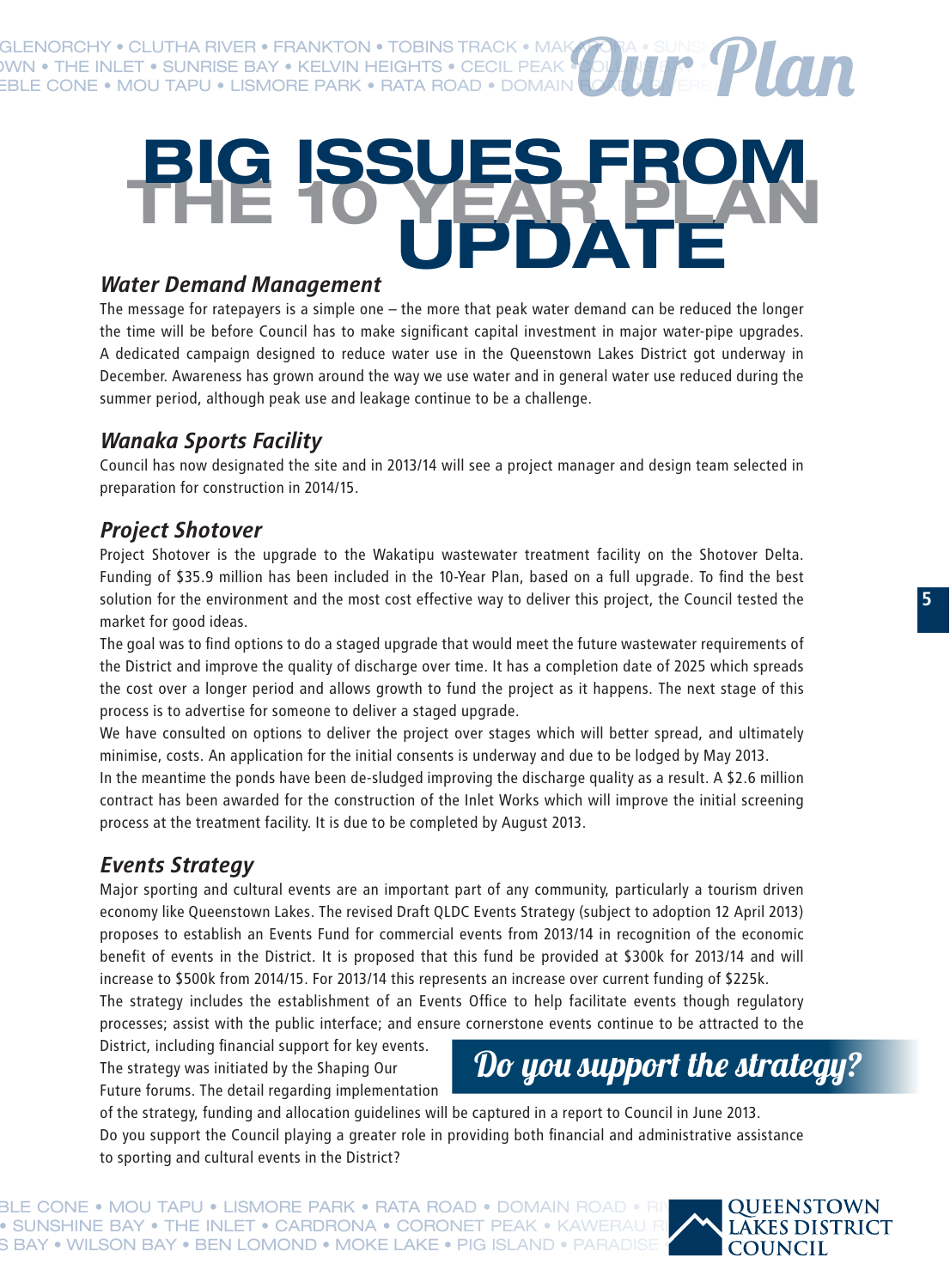TON • ARTHURS POINT • QUEENSTOWN • HAWEA • BENNETTS BLUFF • ALBERT TOWN • BUNGY BRIDGE DNA • CORONET PEAK • KAWERAU RIVER • JACKS POINT • GIBBSTON • KINLOCH • PIGEON ISLAND • MACE • MOKE LAKE • PIG ISLAND • PARADISE • DART RIVER • EELY POINT • ROYS BAY • LUGGATE • DUBLIN BAY • TREBLE CONE • MOU TAPU • LISMORE PARK • RATA ROAD • DOMAIN ROAD • RIVERBANK ROAD • CROWN ROAD •

#### *Economic Future Agency?*

The Shaping Our Future Economic Future Forum has identified a vision to ensure a complementary, diversified, high value, knowledge based, sustainable economy. The forum will submit to this draft Annual Plan process for Council to fund a study which considers the merits of an Economic Development Agency and different models for it. Do you support the vision and the proposal to fund a study? Should Council have a role in such an agency if it were to be established?

#### *Repaying debt*

The 10-Year Plan (last year) indicated that 50% of the Queenstown Airport Corporation dividend may be earmarked for local community projects. The other 50% went to repaying debt.

We tested this recently and decided against a fund. Projects should either be part of the Annual Plan process or eligible for community trust funding.

#### Reduce our debt - \$22 million over eight years

Our preferred option is that 100% of the QAC dividend (\$2.86 million 2013/14) will be used to repay debt. The intention is to payoff \$22 million in loans in eight years instead of 15 with a saving of \$5.5 million in interest costs. This debt is funded through the general rate so the saving has a direct impact on reducing rates. Should we use this money to reduce debt?

**6**

# Celebrating the past and planning future events **DUBLIN BAY • TREBLE CONE • MOU TAPU • LISMORE PARK • RATA ROAD • RIVER • JACKS POINT • RATA ROAD • RIVER • CROWN POINT • CROWN • CONE • MOU TAPU • CLUTHA REAL PROPERTY • CLUTHA RIVER • FRANK FRANK FOR ARRAY • TREBLE CONE**

 $\sf{MAXARORA}$  • SUNSHINE BAY • THE INLET • CARDRONA • CORONET PEAK • KAWERAU RIVER • JACKS POINT PEAK •COLLINS BAY • WILSON BAY • BEN**L**OMOND • MOKE LAKE • RIGISLAND • PARADISE • DART RIVER • EELI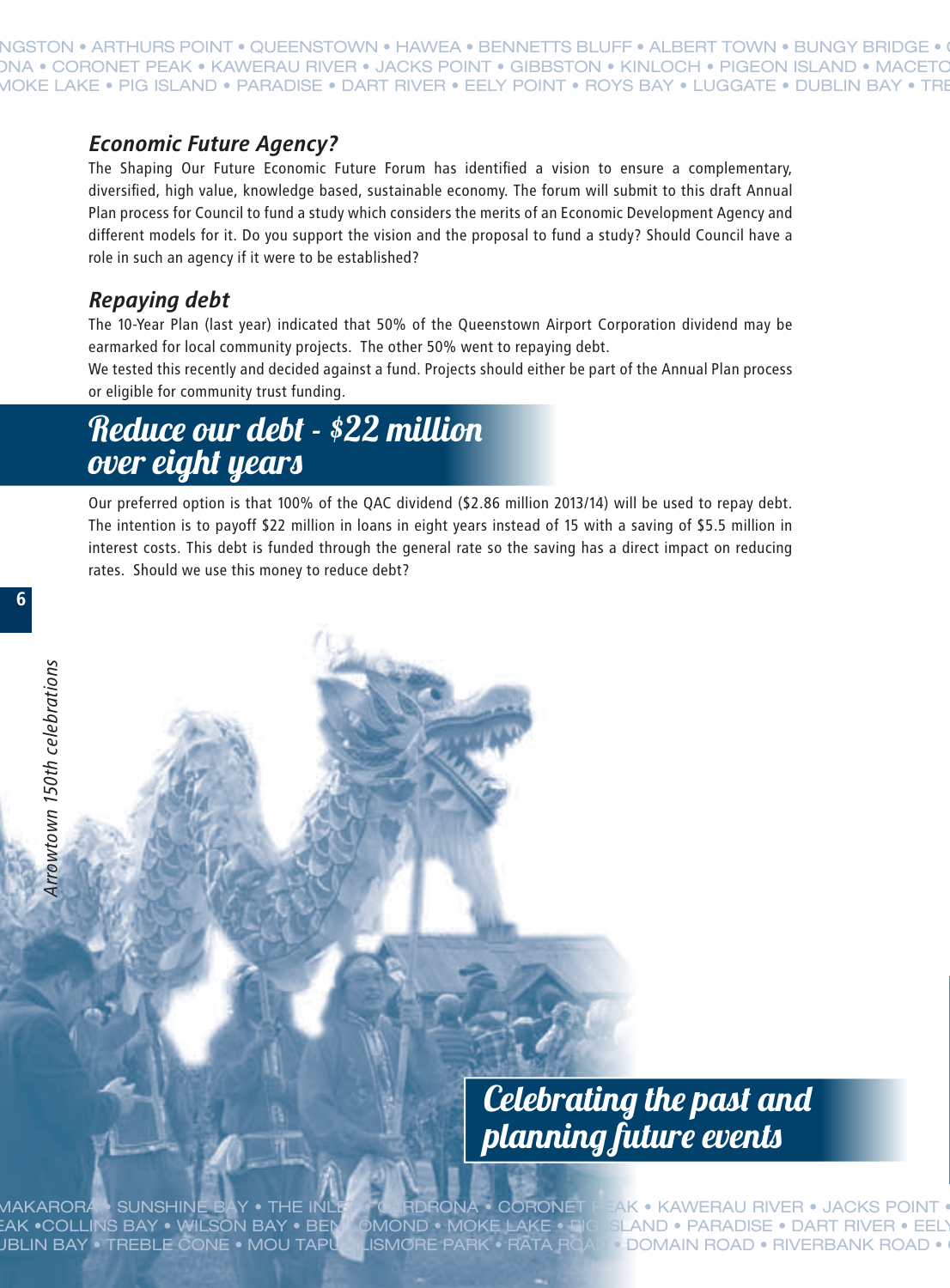GLENORCHY • CLUTHA RIVER • FRANKTON • TOBINS TRACK • MAK<br>WN • THE INLET • SUNRISE BAY • KELVIN HEIGHTS • CECIL PEAK •<br>ERLE CONE • MOLLTADILLET BAY • THE IN RONA • THE INLET • SUNRISE BAY • KELVIN HEIGHTS • CECIL PEAK • OU I INLET • VILLING BAY • WILSON BAY • WILSON B  $\overline{\text{EBLE CONE}}$  • MOU TAPU • LISMORE PARK • RATA ROAD • DOMAIN ROAD •  $\overline{\text{DAIC}}$  ere $\overline{\text{P}}$ **Dur Plan** 

# **2013-2014 OTHER ISSUES**

#### *Roading*

Roading is our single biggest cost. This fact combined with a cut in the level of subsidy available from the New Zealand Transport Agency and the level of debt (\$30m) attributable to the Council's transport activity, means we need to make a change.

We are considering cost efficiencies, how good the roads are and which roads can go without work being done this year. We are also thinking about the way the work is undertaken and funded. This could result in some changes to the standard of roads in the coming years. This year we are building a model to help prioritise what needs to be done, and when.

We have also taken the new position of not providing in advance for emergency work. We will seek to fund such work through underspends in other budgets rather than rate in advance. Do you support this change?

#### *Organic Waste*

We will seek proposals from the private sector to provide a user pays organic waste (food and green waste) collection service in the District and to build a composting facility on Council land next to Victoria Flats Landfill.

No capital budget has been provided for this project. However, the Council will make available the land and will facilitate the process. It is estimated that a composting facility to process up to 5,400 tonnes of organic waste could be built for between \$1.49M and \$3.9M. The user pays collection service would need to be more cost effective than landfill disposal in order to provide an incentive for the community to use the service.

#### *Sorting Glass*

We are considering introducing the separation of glass recycling in the Wakatipu, which was successfully introduced in Wanaka last year. The separation allows the collector to recycle glass for re-use. The proposal would see an additional crate provided for each household to put glass into, which would be collected fortnightly.

This is a change to what we do now, but would result in a better environmental option for recycled glass and is estimated to reduce the annual cost by \$35,000. What do you think?

Annual Plan submissions online www.qldc.govt.nz *Have your say*

FON • KINLOCH • PIGEON ISLAND • MACETOWN • THE INLET • SUNRISE LOUEENSTOWN Y POINT • ROYS BAY • LUGGATE • KINGSTON • ARTHURS POINT • PART ISLAND ISLAND ISLAND ISLAND • ARTHURS POINT • ROYS BAY • LUGGATE • KINGSTON • ARTHURS POINT • BENSTOWN CROWN ROAD • ALBERT TOWN • BUNGY BRIDGE • GLENÓRCHY PARTICLES IN ROAD • ALBERT TOWN • BUNGY BRIDGE • GLENÓRCHY •

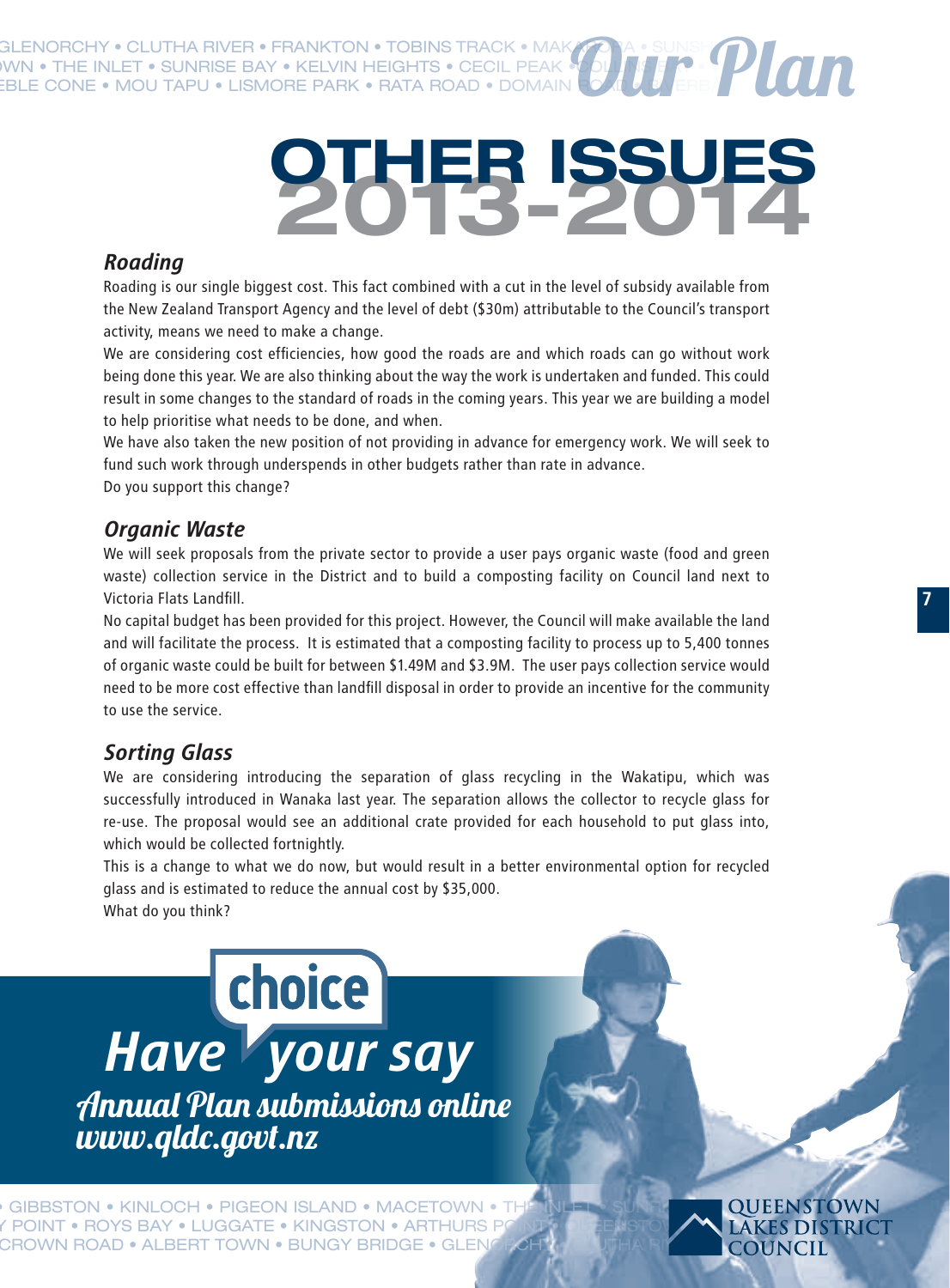NGSTON • ARTHURS POINT • QUEENSTOWN • HAWEA • BENNETTS BLUFF • ALBERT TOWN • BUNGY BRIDGE • DNA • CORONET PEAK • KAWERAU RIVER • JACKS POINT • GIBBSTON • KINLOCH • PIGEON ISLAND • MACETO • MOKE LAKE • PIG ISLAND • PARADISE • DART RIVER • EELY POINT • ROYS BAY • LUGGATE • DUBLIN BAY • TREBLE CONE • MOU TAPU • LISMORE PARK • RATA ROAD • DOMAIN ROAD • RIVERBANK ROAD • CROWN ROAD •

> Supporting our economic future through diversity

# THE INLET <sup>SA</sup>RDRONA • CORONET PEAK • CORONET PEAK • CORONET PEAK • A decrease in operating costs of \$4.15 million<br>
A decrease in operating costs of \$4.15 million<br>
A decrease in operating revenue of \$7.4 million<br>
A decreas  $M$ ONEY

*The main features of the proposed Annual Plan budget for 2013/14 are:*

#### A decrease in operating costs of \$4.15 million

- including a drop in maintenance costs for roading, 3 waters and reserves.

#### A decrease in operating revenue of \$7.4 million

- including a drop in development contributions and vested assets.

#### A decrease in capital expenditure of \$8.6 million

- including project deferral.

#### An increase in debt repayment of 2.4 million

- from \$9.4 million to \$11.8 million (see financial affordability).

A more efficient, more effective Council

BEN LOMOND • MOKE LAKE • PIG ISLAND • PARADISE • DART RIVER • EELY POINT • ROYS BAY • LUGGATE • KI APU • LISMORE PARK • RATA ROAD • DOMAIN ROAD • RIVERBANK ROAD • CROWN ROAD • ALBERT TOWN • B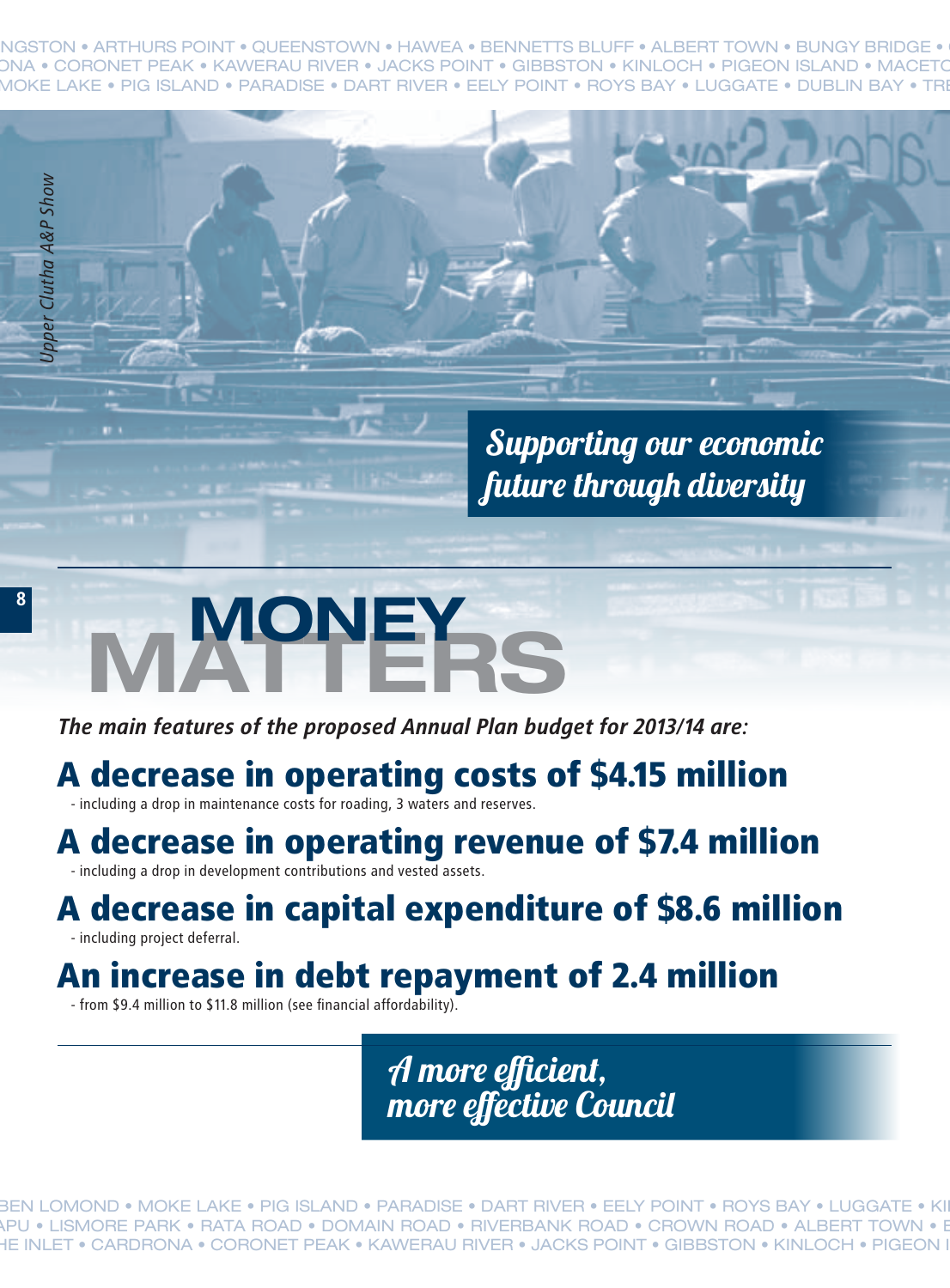GLENORCHY • CLUTHA RIVER • FRANKTON • TOBINS TRACK • MAK **INN • THE INLET • SUNRISE BAY • KELVIN HEIGHTS • CECIL PEAK**  $\overline{\textsf{EBLE CONE}}\bullet \textsf{MOU}$  tapu • Lismore park • Rata road • Domain  $\overline{\textsf{R}}$ Our Plan

# **IN MORE DETAIL 2013/ 2014 RATES**

The rating effect of the proposed Annual Plan budget for 2013/14 is an average overall rates increase of 0% (after allowing for growth at 1.5%). This does not mean that every property in the District will see a zero increase for 2013/14.

*Depending on valuation, location and the nature of services received, the likely range of movements is:*

Lower Values: -1.31% to +1.75% Median Values: -1.22% to +1.63% Higher Values: -0.91% to +1.33%

## **OF THE RATES THE MAIN FEATURES**

- 1. Uniform Annual General Charge UAGC (covers things like cemeteries, community development and enforcement) stays the same at \$56.00 per property.
- 2. Waste Management Charge has decreased by \$15.00 for residential property to \$125.00.
- 3. Waste Management Charge has decreased by \$11.00 per non-residential property to \$89.00.
- 4. Aquatic Centre Charge (Wakatipu only) has increased by \$1.00 per property to \$96.00 per annum.
- 5. Sports, Halls & Libraries Charge (Residential types only) has increased by \$16.00 per property to \$309.00 per annum.
- 6. Recreation & Events Charge (differentially set) has increased by around 7.4% (up \$7.00 per property for Residential).
- 7. Governance & Regulatory Charge (differentially set) has decreased by around 2.3% (down \$2.00 per property for Residential).
- 8. There are both increases and decreases for targeted rates for Water Supply & Wastewater mainly as a result of movements in depreciation and interest. Changes are shown, all other stay the same:

| <b>Changes in Water Supply</b> |           | <b>Changes in Sewerage</b> |           |  |
|--------------------------------|-----------|----------------------------|-----------|--|
| Queenstown                     | $up$ \$6  | Queenstown                 | down \$10 |  |
| Glenorchy                      | up \$10   | Wanaka                     | down \$4  |  |
| Hawea                          | up \$20   | Arrowtown                  | down \$10 |  |
| <b>Arthurs Point</b>           | down \$20 | Hawea                      | up \$10   |  |
| Lake Hayes                     | $up$ \$4  | <b>Arthurs Point</b>       | down \$20 |  |
| Luggate                        | up \$20   | Lake Hayes                 | down \$14 |  |
|                                |           | Luggate                    | up \$20   |  |

<code>NGSTON •</code> ARTHURS POINT • QUEENSTOWN • HAWEA • BENNETTS BLUFF • DUE BUNGY BRIDGE • GLENORCHY • CLUTHA RIVER • FRANKTON • TOBINS TRACK SLAND • MACETOWN • THE INLET • SUNRISE BAY • KELVIN HEIGHTS • CECIL PEAK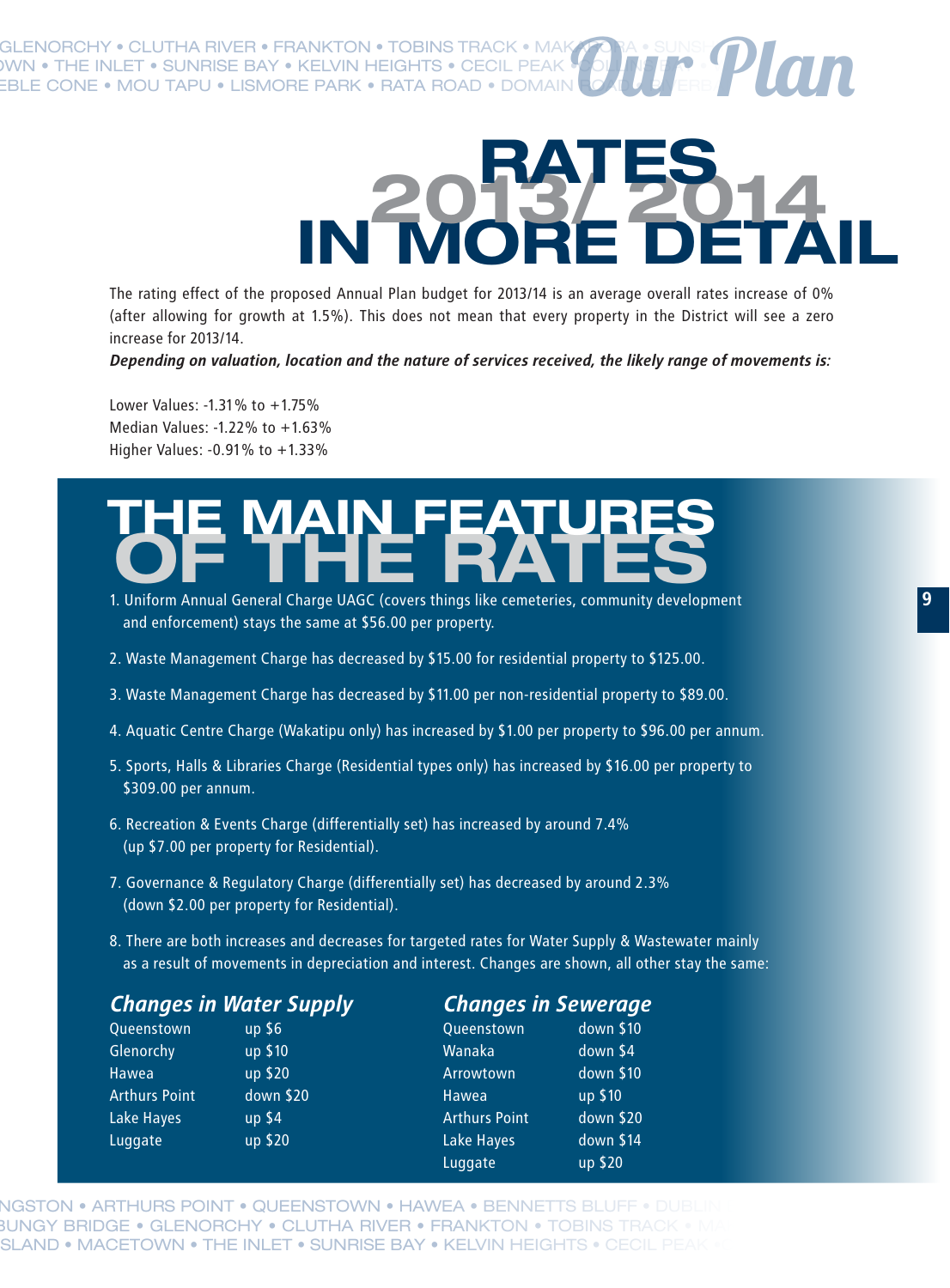NGSTON • ARTHURS POINT • QUEENSTOWN • HAWEA • BENNETTS BLUFF • ALBERT TOWN • BUNGY BRIDGE • DNA • CORONET PEAK • KAWERAU RIVER • JACKS POINT • GIBBSTON • KINLOCH • PIGEON ISLAND • MACET( • MOKE LAKE • PIG ISLAND • PARADISE • DART RIVER • EELY POINT • ROYS BAY • LUGGATE • DUBLIN BAY • TREBLE CONE • MOU TAPU • LISMORE PARK • RATA ROAD • DOMAIN ROAD • RIVERBANK ROAD • CROWN ROAD •

## **CONTRIBUTIONS DEVELOPMENT**

In the 2013 version of the Policy, Council proposes to introduce a new 'Industrial' differential category. The new category recognises that the demand on transportation for industrial uses is significantly different from other commercial activities. Previously, industrial developments were assessed within the commercial differential category. The change is to more fairly assess industrial developments by separating them from other commercial activities. The Council also proposes updating the calculations of the contributions payable on an annual basis. Please read the proposed policy and tell us what you think.

For more detail on the Policy on Development Contributions see the draft Annual Plan online **www.qldc.govt.nz** 

**10**

Annual Plan submissions online www.qldc.govt.nz *Have your say*



<code>COLLINS</code> BAY • WILSON BAY • BEN LOMOND • MOKE LAKE • PIG ISLAND • PARADISE • DART RIVER • EELY POII N BAY • TREBLE CONE • MOU TAPU • LISMORE PARK • RATA ROAD • DOMAIN ROAD • RIVERBANK ROAD • CI MAKARORA • SUNSHINE BAY • THE INLET • CARDRONA • CORONET PEAK • KAWERAU RIVER • JACKS POINT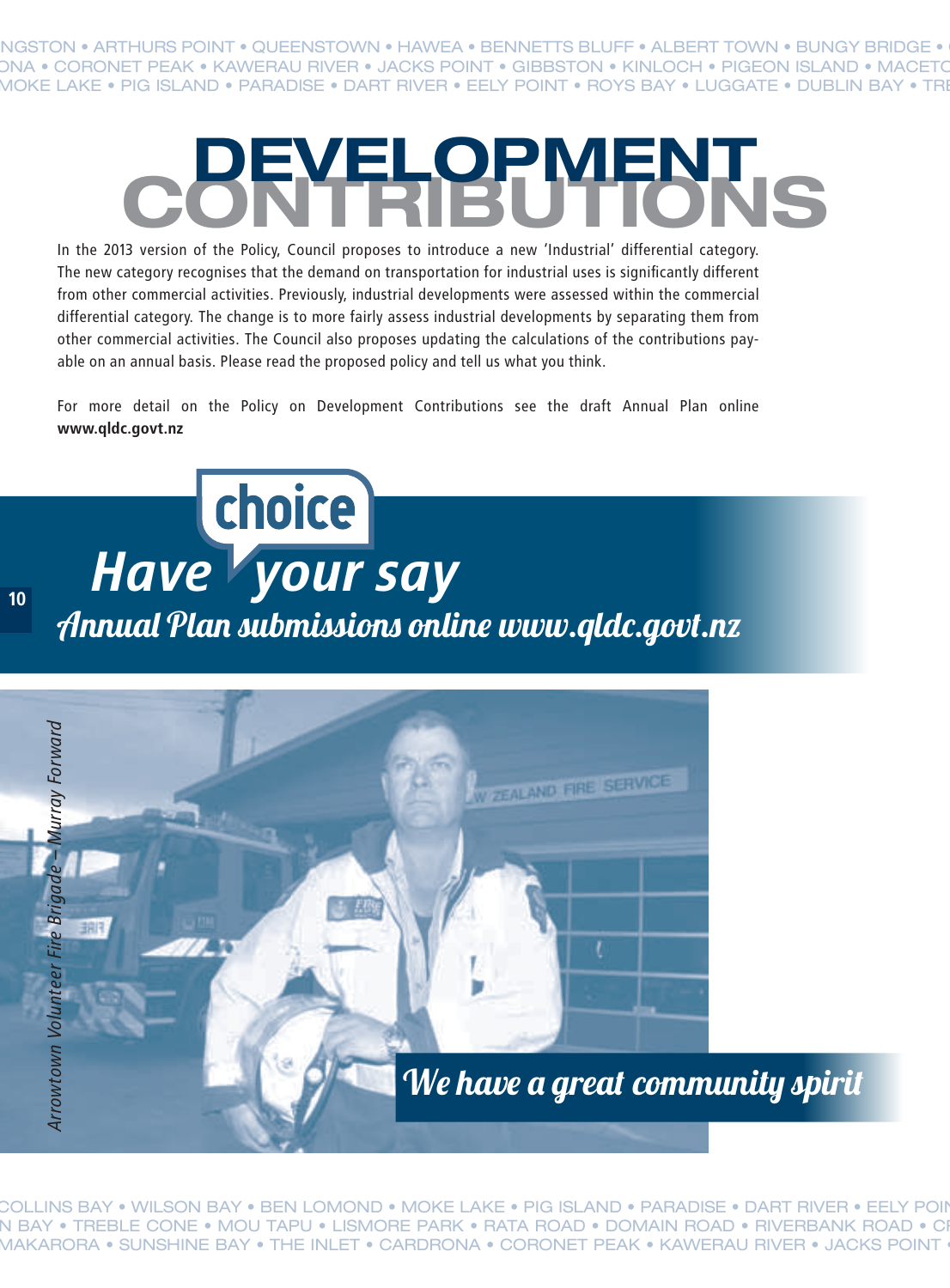| Phone:<br>Address:<br>Have your say on the big issues<br>Your feedback will become a submission to the Annual Plan.<br>All submissions will be considered by all elected members. All submiisions will be made publicly available.<br>$\boldsymbol{Stop}$ . Please think about making your submission online.<br>Annual Plan submissions online www.qldc.govt.nz<br>Please let us know your views on any aspect of the draft Annual Plan.<br>The Issues<br>To help us please indicate the subject by ticking the right box.<br>Campgrounds $\Box$<br>Economic Future Agency $\Box$<br>Sorting Glass <sup>[1]</sup><br>Development Contribution<br>Convention Centre $\Box$<br>Repaying debt $\Box$<br>Roading $\Box$<br>Project Shotover<br>Zero Rates<br>Organic Waste $\square$<br>Events Strategy $\Box$<br>Other $\Box$<br>I would like to speak at the hearing: Yes $\Box$ No $\Box$ |  |
|-------------------------------------------------------------------------------------------------------------------------------------------------------------------------------------------------------------------------------------------------------------------------------------------------------------------------------------------------------------------------------------------------------------------------------------------------------------------------------------------------------------------------------------------------------------------------------------------------------------------------------------------------------------------------------------------------------------------------------------------------------------------------------------------------------------------------------------------------------------------------------------------|--|
|                                                                                                                                                                                                                                                                                                                                                                                                                                                                                                                                                                                                                                                                                                                                                                                                                                                                                           |  |
|                                                                                                                                                                                                                                                                                                                                                                                                                                                                                                                                                                                                                                                                                                                                                                                                                                                                                           |  |
|                                                                                                                                                                                                                                                                                                                                                                                                                                                                                                                                                                                                                                                                                                                                                                                                                                                                                           |  |
|                                                                                                                                                                                                                                                                                                                                                                                                                                                                                                                                                                                                                                                                                                                                                                                                                                                                                           |  |
|                                                                                                                                                                                                                                                                                                                                                                                                                                                                                                                                                                                                                                                                                                                                                                                                                                                                                           |  |
|                                                                                                                                                                                                                                                                                                                                                                                                                                                                                                                                                                                                                                                                                                                                                                                                                                                                                           |  |
|                                                                                                                                                                                                                                                                                                                                                                                                                                                                                                                                                                                                                                                                                                                                                                                                                                                                                           |  |
|                                                                                                                                                                                                                                                                                                                                                                                                                                                                                                                                                                                                                                                                                                                                                                                                                                                                                           |  |
|                                                                                                                                                                                                                                                                                                                                                                                                                                                                                                                                                                                                                                                                                                                                                                                                                                                                                           |  |
|                                                                                                                                                                                                                                                                                                                                                                                                                                                                                                                                                                                                                                                                                                                                                                                                                                                                                           |  |
|                                                                                                                                                                                                                                                                                                                                                                                                                                                                                                                                                                                                                                                                                                                                                                                                                                                                                           |  |
|                                                                                                                                                                                                                                                                                                                                                                                                                                                                                                                                                                                                                                                                                                                                                                                                                                                                                           |  |
|                                                                                                                                                                                                                                                                                                                                                                                                                                                                                                                                                                                                                                                                                                                                                                                                                                                                                           |  |
|                                                                                                                                                                                                                                                                                                                                                                                                                                                                                                                                                                                                                                                                                                                                                                                                                                                                                           |  |
|                                                                                                                                                                                                                                                                                                                                                                                                                                                                                                                                                                                                                                                                                                                                                                                                                                                                                           |  |
|                                                                                                                                                                                                                                                                                                                                                                                                                                                                                                                                                                                                                                                                                                                                                                                                                                                                                           |  |